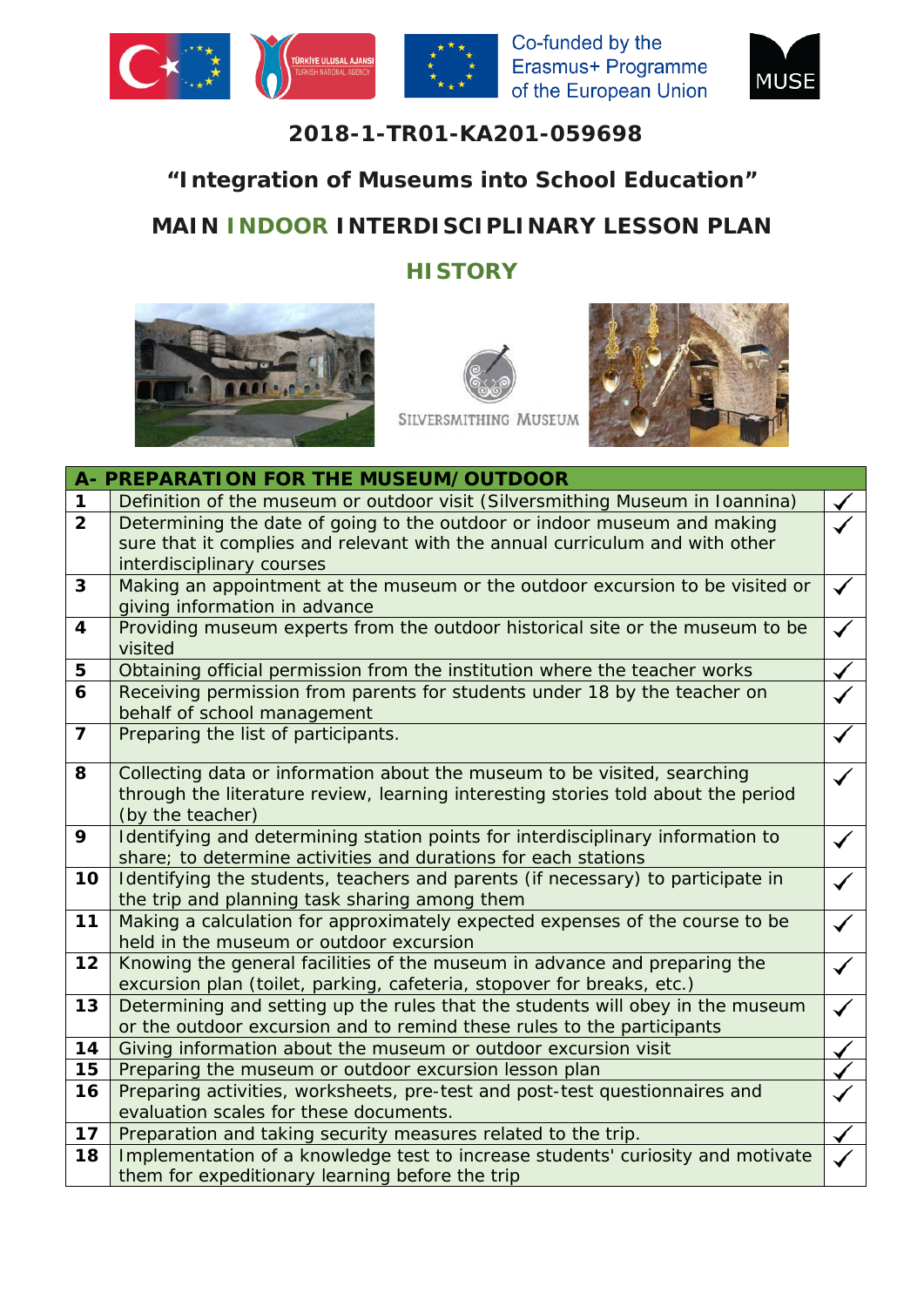|                         | EXPEDITIONARY INTERDISCIPLINARY LESSON PLAN FOR MUSEUMS OR<br><b>INDOOR / OUTDOOR CLASSROOMS</b>                                                                     |                                                                                                                                                                                                                                                                                                                                                                                                                                                                                                                                                                                                               |  |  |  |
|-------------------------|----------------------------------------------------------------------------------------------------------------------------------------------------------------------|---------------------------------------------------------------------------------------------------------------------------------------------------------------------------------------------------------------------------------------------------------------------------------------------------------------------------------------------------------------------------------------------------------------------------------------------------------------------------------------------------------------------------------------------------------------------------------------------------------------|--|--|--|
|                         |                                                                                                                                                                      |                                                                                                                                                                                                                                                                                                                                                                                                                                                                                                                                                                                                               |  |  |  |
| 1                       | NAME OF THE SCHOOL                                                                                                                                                   | 5 <sup>th</sup> Gymnasium of Ioannina                                                                                                                                                                                                                                                                                                                                                                                                                                                                                                                                                                         |  |  |  |
| $\overline{2}$          | <b>LESSON</b>                                                                                                                                                        | History "A short journey into the                                                                                                                                                                                                                                                                                                                                                                                                                                                                                                                                                                             |  |  |  |
|                         |                                                                                                                                                                      | Silversmithing history of Epirus"                                                                                                                                                                                                                                                                                                                                                                                                                                                                                                                                                                             |  |  |  |
| 3                       | <b>CLASS / CLASSES</b>                                                                                                                                               | $2nd$ grade                                                                                                                                                                                                                                                                                                                                                                                                                                                                                                                                                                                                   |  |  |  |
| $\overline{\mathbf{4}}$ | <b>TOTAL TIME</b>                                                                                                                                                    | $45' + 45' + 45' + 45'$                                                                                                                                                                                                                                                                                                                                                                                                                                                                                                                                                                                       |  |  |  |
|                         |                                                                                                                                                                      | 3 hours                                                                                                                                                                                                                                                                                                                                                                                                                                                                                                                                                                                                       |  |  |  |
| 5                       | <b>MUSEUM TO VISIT</b>                                                                                                                                               | Silversmithing Museum in Ioannina                                                                                                                                                                                                                                                                                                                                                                                                                                                                                                                                                                             |  |  |  |
| 6                       | PLACE AND TIME OF DEPARTURE                                                                                                                                          | School entrance - 10.00 AM                                                                                                                                                                                                                                                                                                                                                                                                                                                                                                                                                                                    |  |  |  |
| $\overline{\mathbf{z}}$ | PLACE AND TIME OF ARRIVAL                                                                                                                                            | School entrance -13.00 AM                                                                                                                                                                                                                                                                                                                                                                                                                                                                                                                                                                                     |  |  |  |
| 8                       | <b>AIMS / OBJECTIVES</b>                                                                                                                                             | AIMS:                                                                                                                                                                                                                                                                                                                                                                                                                                                                                                                                                                                                         |  |  |  |
| 9                       | Belt buckle of the bridal costume -<br>19 <sup>th</sup> century<br>Comers, the large tsapraki (helt buckle) of the bridal costume of<br><b>OUTDOOR EXPEDITIONARY</b> | 1. To familiarize students with a<br>thematic technological museum and<br>its exhibits<br>2. To turn the museum's visit into a<br>pleasant and participatory experience<br>for the students<br>3. To encourage pupils to develop their<br>visual literacy, critical thinking, and<br>creativity and explore historical,<br>cultural and social facts connected<br>with the museum exhibits<br>4. To understand the importance and<br>the value of our cultural heritage<br>5. To learn about the regional folk art,<br>get to know local craftsmen and in<br>general local art and history<br>History teacher |  |  |  |
|                         | LESSON STAFF (PARENTS /                                                                                                                                              | Art teacher                                                                                                                                                                                                                                                                                                                                                                                                                                                                                                                                                                                                   |  |  |  |
|                         | <b>TEACHERS)</b>                                                                                                                                                     |                                                                                                                                                                                                                                                                                                                                                                                                                                                                                                                                                                                                               |  |  |  |
| 10                      | <b>TRANSPORTER &amp; VEHICLE</b>                                                                                                                                     | On foot                                                                                                                                                                                                                                                                                                                                                                                                                                                                                                                                                                                                       |  |  |  |
|                         | <b>INFORMATION</b>                                                                                                                                                   |                                                                                                                                                                                                                                                                                                                                                                                                                                                                                                                                                                                                               |  |  |  |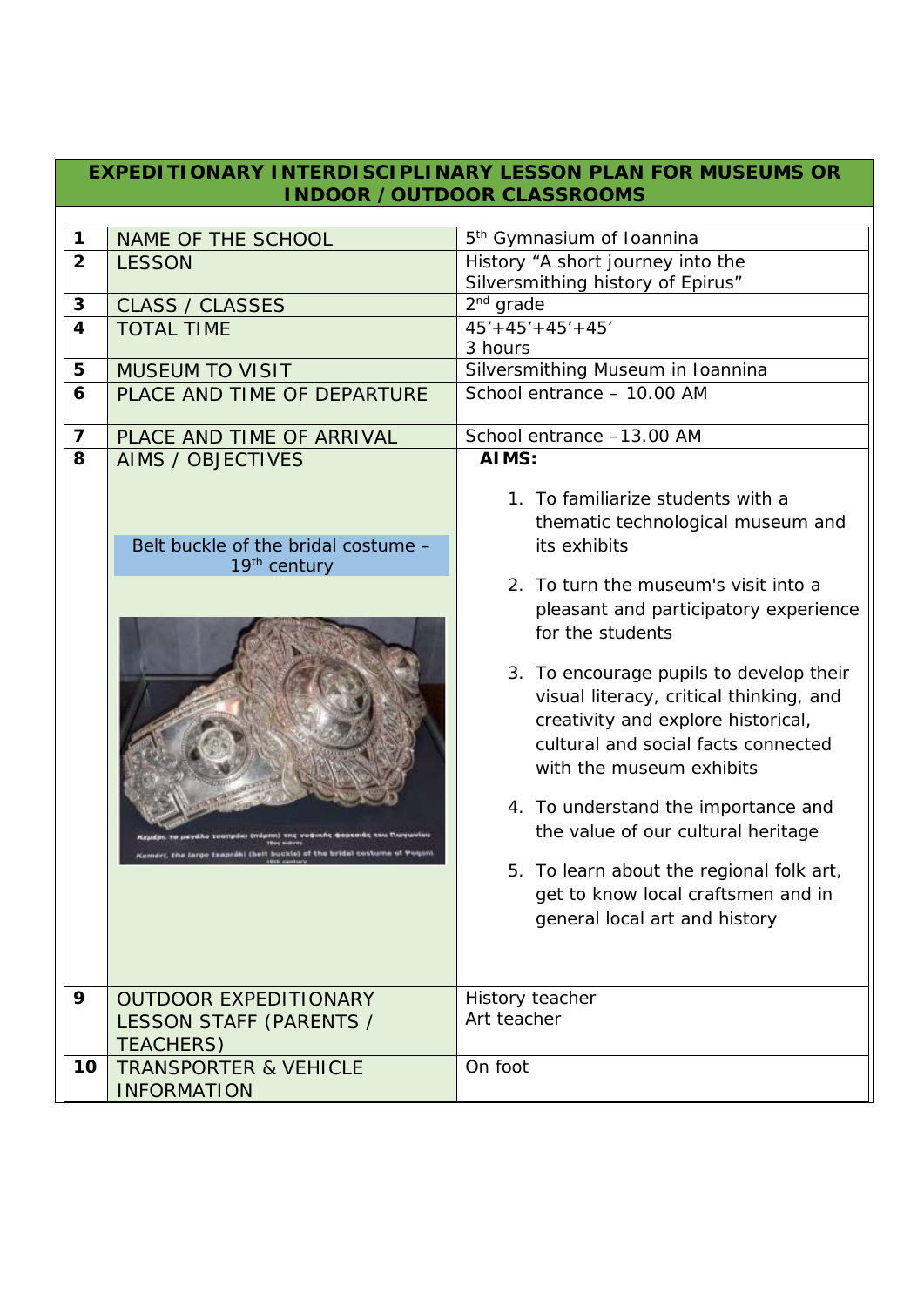| <b>B-DURING MUSEUM/OUTDOOR SITES EXPEDITIONARY VISITS</b> |                                                        |                                                                                                                                                                                                                                                                        |                                            |                              |                                           |  |  |
|-----------------------------------------------------------|--------------------------------------------------------|------------------------------------------------------------------------------------------------------------------------------------------------------------------------------------------------------------------------------------------------------------------------|--------------------------------------------|------------------------------|-------------------------------------------|--|--|
|                                                           |                                                        |                                                                                                                                                                                                                                                                        |                                            |                              |                                           |  |  |
|                                                           | 2 <sup>ND</sup> GRADE HISTORY LESSON DAILY COURSE PLAN |                                                                                                                                                                                                                                                                        |                                            |                              |                                           |  |  |
| <b>CLASS</b>                                              | 2 <sub>nd</sub>                                        | <b>SUBJECT</b>                                                                                                                                                                                                                                                         | *Local history                             | <b>DATE</b>                  | 17.12.2019                                |  |  |
|                                                           | grade                                                  | / TOPIC                                                                                                                                                                                                                                                                | * The history of the Epirote<br>silverwork | <b>COURSE</b><br><b>HOUR</b> | $45' + 45' +$<br>$45' + 45' +$<br>3 hours |  |  |
|                                                           |                                                        | <b>OBJECTIVES:</b>                                                                                                                                                                                                                                                     |                                            |                              |                                           |  |  |
|                                                           |                                                        | <b>1.</b> To have direct / indirect connection of the museum to the course content                                                                                                                                                                                     |                                            |                              |                                           |  |  |
|                                                           |                                                        | 2. To make the visited place relevant with other school subjects                                                                                                                                                                                                       |                                            |                              |                                           |  |  |
|                                                           |                                                        | 3. To make students understand the wider historical, social and economic<br>environment by studying the silversmithing and its evolution over the<br>centuries (History)                                                                                               |                                            |                              |                                           |  |  |
| <b>OBJECTIVES</b>                                         |                                                        | 4. To discover traditional techniques of shaping and decorating silver objects<br>(Art)                                                                                                                                                                                |                                            |                              |                                           |  |  |
|                                                           |                                                        | 5. To learn about each technique's different stages necessary to the creation<br>of the end product (Art)                                                                                                                                                              |                                            |                              |                                           |  |  |
|                                                           |                                                        | 6. To enable students locate the silver mines of Europe and Balkans, the<br>centres of artistic silverwork production, and the points of sale and<br>purchase of silver objects inside and outside Greece on the interactive map<br>existing in the museum (Geography) |                                            |                              |                                           |  |  |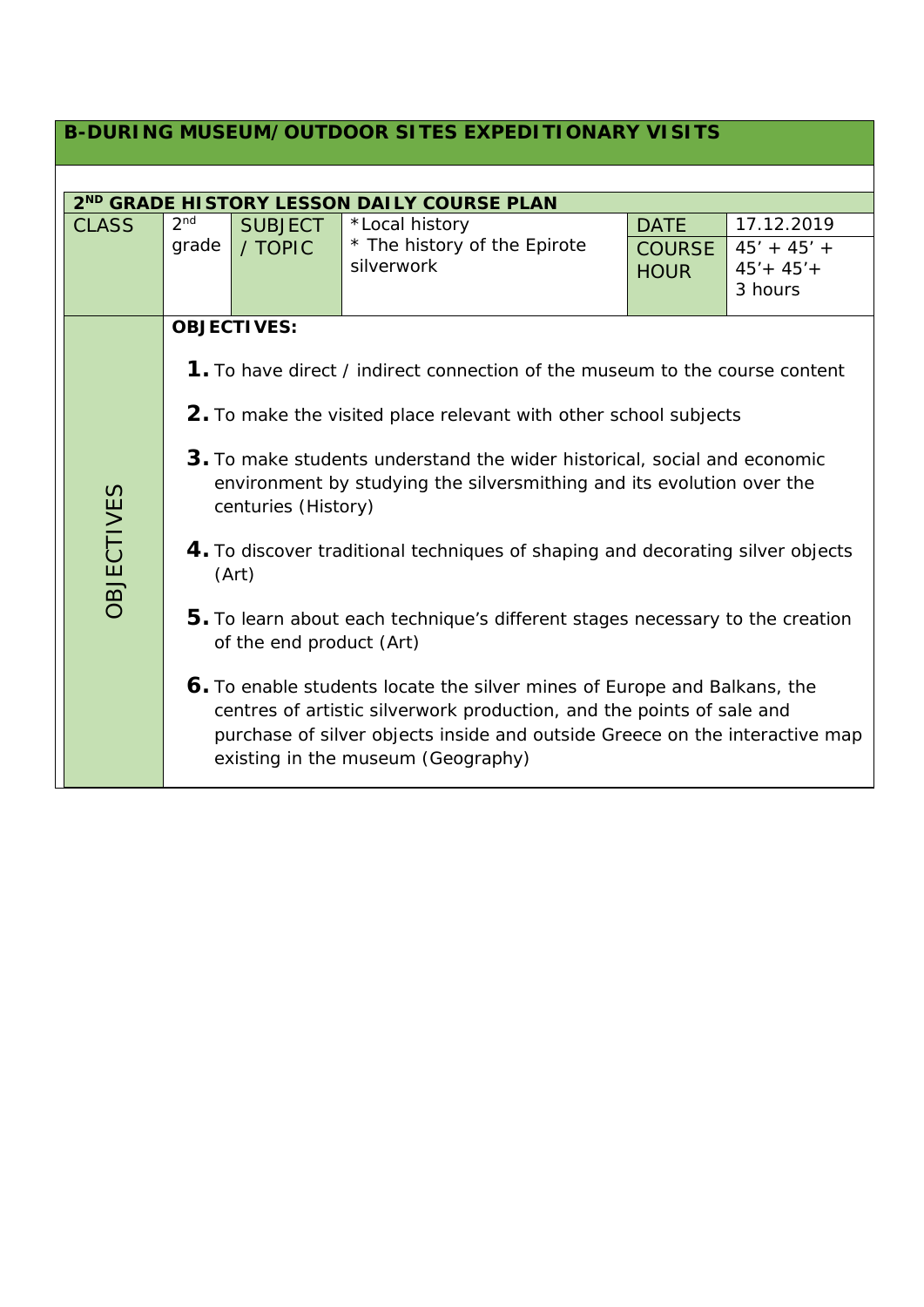|                                                                                                           |                                       |                                                                                                                                                                                                                       | <b>TEACHERS:</b>                                                                                                                                                                                                                                                                                                                                                                                                                                   |  |  |  |  |
|-----------------------------------------------------------------------------------------------------------|---------------------------------------|-----------------------------------------------------------------------------------------------------------------------------------------------------------------------------------------------------------------------|----------------------------------------------------------------------------------------------------------------------------------------------------------------------------------------------------------------------------------------------------------------------------------------------------------------------------------------------------------------------------------------------------------------------------------------------------|--|--|--|--|
|                                                                                                           |                                       | 1. Will be able to implement informal educational activities and strategies<br>to encourage and support students' active learning.                                                                                    |                                                                                                                                                                                                                                                                                                                                                                                                                                                    |  |  |  |  |
|                                                                                                           |                                       | <b>STUDENTS:</b>                                                                                                                                                                                                      |                                                                                                                                                                                                                                                                                                                                                                                                                                                    |  |  |  |  |
|                                                                                                           | <b>ACHIEVEMENTS</b>                   |                                                                                                                                                                                                                       | 1. Will be able to talk about the regional folk art, get to know local<br>craftsmen and in general local art and history.                                                                                                                                                                                                                                                                                                                          |  |  |  |  |
|                                                                                                           |                                       |                                                                                                                                                                                                                       | 2. Will be aware of the role of silversmithing in shaping the region's<br>cultural identity.                                                                                                                                                                                                                                                                                                                                                       |  |  |  |  |
|                                                                                                           |                                       | 3. Discover the nature of Epirote silversmithing, the techniques for<br>processing silver in the pre-industrial period, the society interested in<br>acquiring silverwork and the creators of these precious objects. |                                                                                                                                                                                                                                                                                                                                                                                                                                                    |  |  |  |  |
|                                                                                                           |                                       | 4. Develop students' creativity, communication, team-working and critical<br>thinking skills through the experiential learning                                                                                        |                                                                                                                                                                                                                                                                                                                                                                                                                                                    |  |  |  |  |
|                                                                                                           | <b>CONCEPTS AND</b><br><b>TARGETS</b> |                                                                                                                                                                                                                       | * THEMATIC: Local history from 18th to 20th century.<br>* SPECIFIC: History of the silverwork in the region of Epirus.<br>* RELATIONSHIP BETWEEN DISCIPLINES: Associating with<br>Geography - Arts - History - New technologies.                                                                                                                                                                                                                   |  |  |  |  |
| <b>METHODS AND</b><br><b>TECHNIQUES</b><br><b>TOOL-MATERIAL</b><br>(Products to be<br>used in the course) |                                       |                                                                                                                                                                                                                       | 1. Self-motivated learning<br>2. Direct observation<br>3. Experiential learning<br>4. Cooperative learning<br>5. Differentiated learning<br>6. Photographing exhibits                                                                                                                                                                                                                                                                              |  |  |  |  |
|                                                                                                           |                                       |                                                                                                                                                                                                                       | 1. Worksheets<br>2. Camera<br>3. Short documentaries<br>4. Interactive map<br>5. Interactive discovery game<br>6. Digital applications (observation, memory and creativity<br>games)                                                                                                                                                                                                                                                               |  |  |  |  |
| <b>ACTIVITIES TO BE</b><br><b>IMPLEMENTED</b>                                                             |                                       |                                                                                                                                                                                                                       | "Group activity (historians group, craftsmen group,<br>merchants group, clientele group)"<br>"Distributing worksheets"<br>"Watching exhibits, documentaries, silversmith's<br>workbenches and reading wall didactic panels and exhibits<br>labels"<br>"Filling in the worksheets"<br>"Group discussion to share new knowledge"<br>"Creating and printing their own silver object, digitally,<br>using a game of creativity provided by the museum" |  |  |  |  |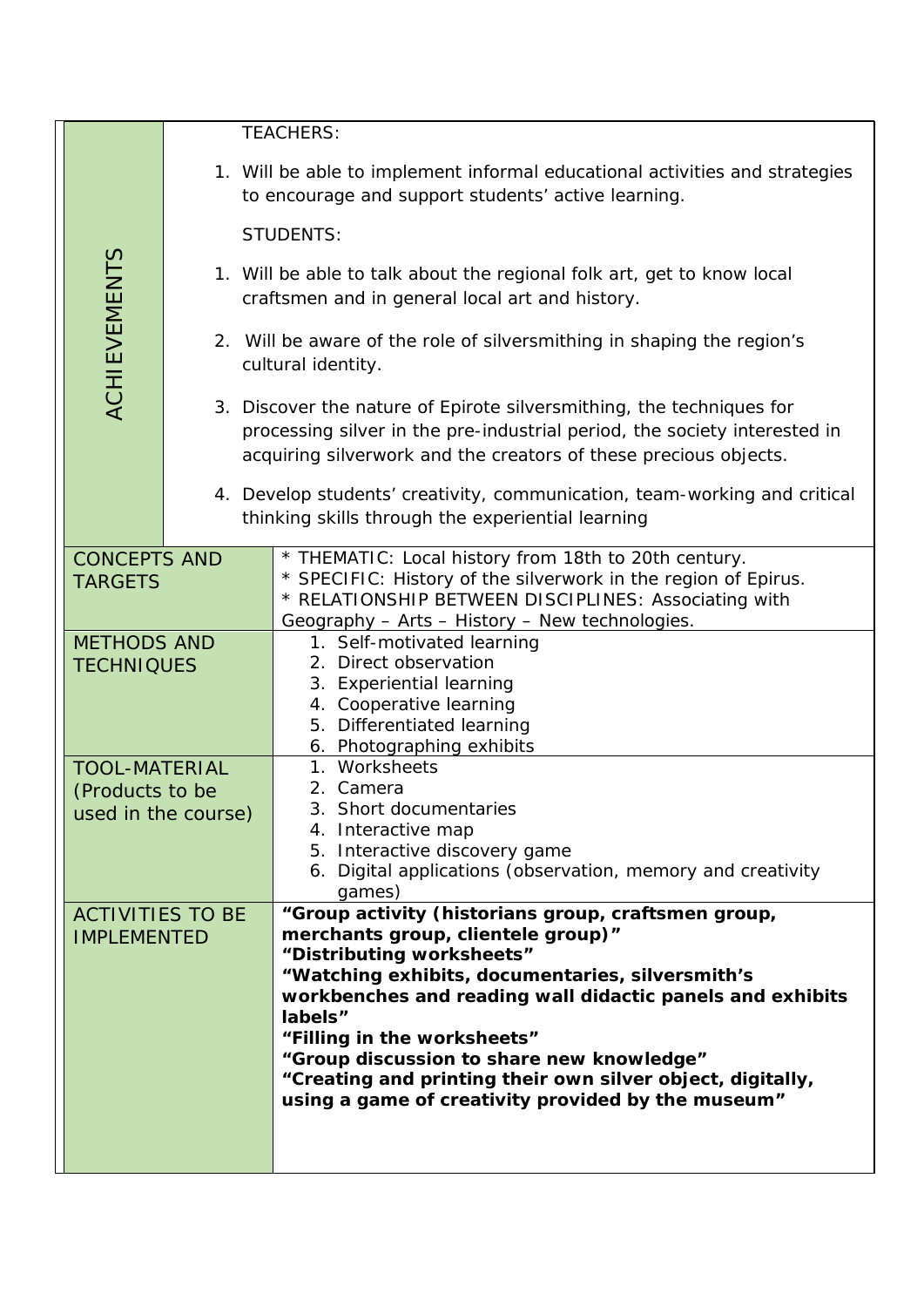| PROCESSING AND IMPLEMENTATION OF THE LESSON |                                                                                                                                                                                                                                                                                                                                                                                                                                                                                                                                                                                                                                                                                                                                                                                                                                                                                                                               |                                                             |                                                                                                                                                                                                                                                                                                                                                                            |  |
|---------------------------------------------|-------------------------------------------------------------------------------------------------------------------------------------------------------------------------------------------------------------------------------------------------------------------------------------------------------------------------------------------------------------------------------------------------------------------------------------------------------------------------------------------------------------------------------------------------------------------------------------------------------------------------------------------------------------------------------------------------------------------------------------------------------------------------------------------------------------------------------------------------------------------------------------------------------------------------------|-------------------------------------------------------------|----------------------------------------------------------------------------------------------------------------------------------------------------------------------------------------------------------------------------------------------------------------------------------------------------------------------------------------------------------------------------|--|
| <b>PROCESS</b>                              |                                                                                                                                                                                                                                                                                                                                                                                                                                                                                                                                                                                                                                                                                                                                                                                                                                                                                                                               | <b>OBSERVATION</b>                                          | The students observe and categorize the<br>exhibits according to the way of crafting,<br>the time of construction and their use.                                                                                                                                                                                                                                           |  |
|                                             |                                                                                                                                                                                                                                                                                                                                                                                                                                                                                                                                                                                                                                                                                                                                                                                                                                                                                                                               | <b>INFORMING</b>                                            | History teacher gives information<br>about the function and the role of a<br>thematic museum. He/she also<br>provides information about the<br>most important historical events in<br>the area during the Silversmithing<br>flourishing.<br>Art teacher gives information about<br>the artistic value of the museum<br>exhibits and the techniques used to<br>create them. |  |
|                                             |                                                                                                                                                                                                                                                                                                                                                                                                                                                                                                                                                                                                                                                                                                                                                                                                                                                                                                                               | <b>DATA COLLECTION</b>                                      | Students take photos and keep notes that<br>they will use to carry out post-educational<br>tour activities.                                                                                                                                                                                                                                                                |  |
|                                             |                                                                                                                                                                                                                                                                                                                                                                                                                                                                                                                                                                                                                                                                                                                                                                                                                                                                                                                               | <b>SAMPLE</b><br><b>COLLECTION (IF</b><br><b>AVAILABLE)</b> |                                                                                                                                                                                                                                                                                                                                                                            |  |
|                                             |                                                                                                                                                                                                                                                                                                                                                                                                                                                                                                                                                                                                                                                                                                                                                                                                                                                                                                                               | <b>PROCEDURE</b>                                            |                                                                                                                                                                                                                                                                                                                                                                            |  |
| $\mathbf{1}$                                | 1. Pre-educational tour classroom activities:<br>A. Discussion in class about the function and the role of a thematic museum.<br>B. Students watch a short video about the Silversmithing Museum of Ioannina.<br>https://www.youtube.com/watch?v=ZR6jt56vGrY<br>Silversmithing Museum, Ioannina - PPs' portfolio<br>C. Students answer a short questionnaire about the Silversmithing Museum and<br>the local folk art (Pre-test).<br>D. Students form working groups and the teacher assign roles (historians<br>group, craftsmen group, merchants group, clientele group).                                                                                                                                                                                                                                                                                                                                                  |                                                             |                                                                                                                                                                                                                                                                                                                                                                            |  |
| $\overline{2}$                              | 2. During the preparation phase:<br>A. Worksheets are distributed.                                                                                                                                                                                                                                                                                                                                                                                                                                                                                                                                                                                                                                                                                                                                                                                                                                                            |                                                             |                                                                                                                                                                                                                                                                                                                                                                            |  |
| 3                                           | 3. During the museum visit, students explore the museum and:<br>A. They watch exhibits, documentaries, silversmith's workbenches and read wall<br>didactic panels and exhibits labels.<br>B. Historians (1 <sup>st</sup> group) keep notes on the principal stages of Epirote<br>Silversmithing and the socio-political situation in the wider region.<br>C. Craftsmen (2 <sup>nd</sup> group) discover the different techniques used to make silver<br>objects.<br>D. Merchants (3 <sup>rd</sup> group) research the state of trade and the most important<br>centres of Epirote Silversmithing.<br>E. Clientele (4 <sup>th</sup> group) look for the customers and their social status. They also<br>find the four principal categories of silver creations: decorative weapons, silver<br>ornaments for bridal and traditional costumes, utilitarian and decorative<br>bourgeois silverware items, and liturgical vessels. |                                                             |                                                                                                                                                                                                                                                                                                                                                                            |  |
| $\overline{\mathbf{4}}$                     | Students complete the worksheets and share the acquired knowledge.                                                                                                                                                                                                                                                                                                                                                                                                                                                                                                                                                                                                                                                                                                                                                                                                                                                            |                                                             |                                                                                                                                                                                                                                                                                                                                                                            |  |
| 5                                           | They create and print a silver object using a digital app existing in the museum.                                                                                                                                                                                                                                                                                                                                                                                                                                                                                                                                                                                                                                                                                                                                                                                                                                             |                                                             |                                                                                                                                                                                                                                                                                                                                                                            |  |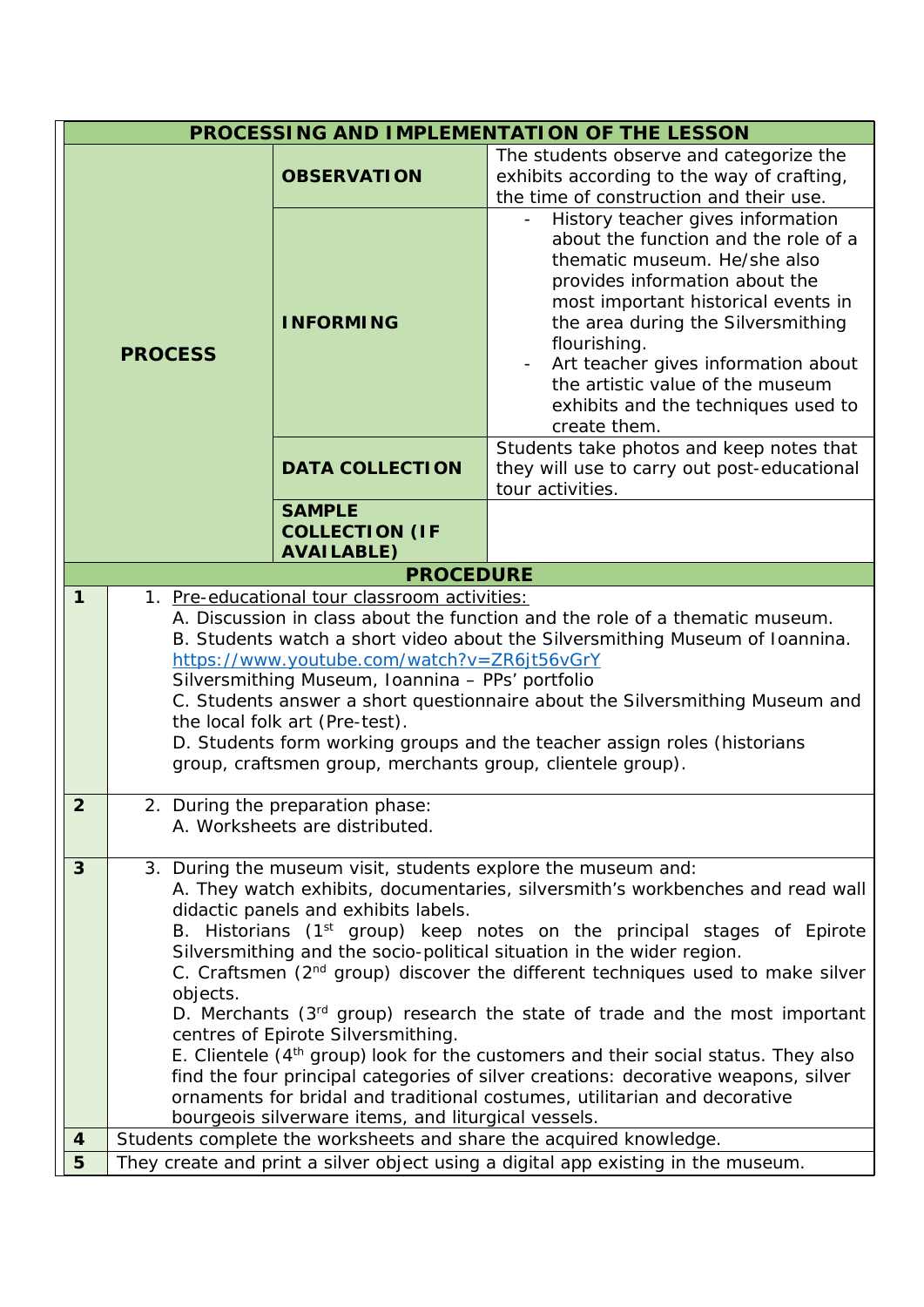|                                                |              | The teacher gives the same questionnaire given to students<br>before visiting the museum in order to compare the answers<br>and evaluate the action. (Post-test). |
|------------------------------------------------|--------------|-------------------------------------------------------------------------------------------------------------------------------------------------------------------|
| <b>EVALUATION</b>                              | $\mathbf{2}$ | Students make a story about the visit.                                                                                                                            |
|                                                | 3            | Each group photographs an artefact from which they were<br>impressed and present it to others who comment on it.                                                  |
|                                                | 4            | Students play an interactive discovery game to check out the<br>just acquired knowledge.                                                                          |
| <b>Chara NIKOLOU</b><br><b>HISTORY TEACHER</b> |              |                                                                                                                                                                   |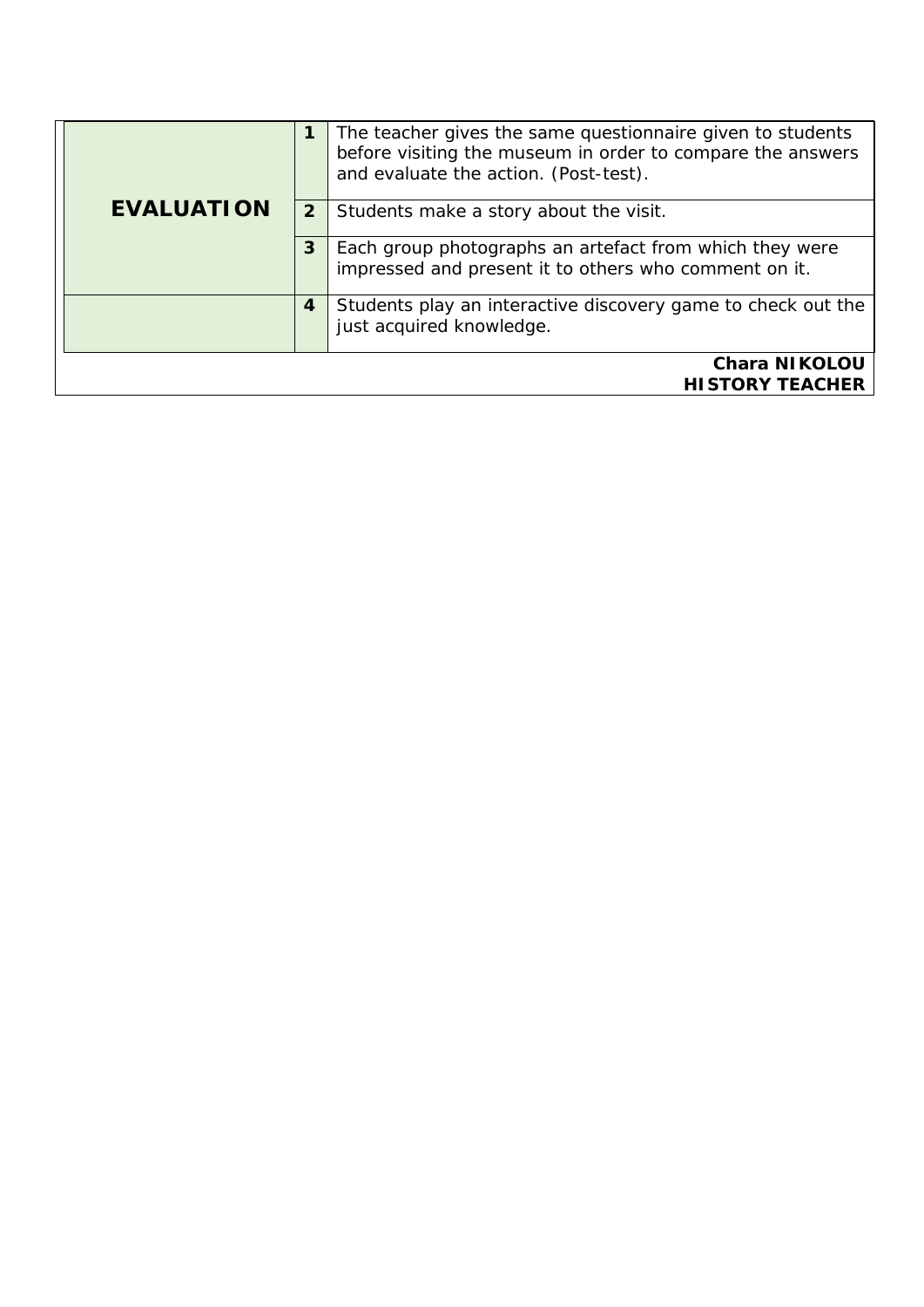| C - THINGS TO DO AND INFORMATION SHARING AFTER AN EXPEDITIONARY |                                                                                                                                       |  |  |  |  |
|-----------------------------------------------------------------|---------------------------------------------------------------------------------------------------------------------------------------|--|--|--|--|
|                                                                 | <b>MUSEUM VISIT/ OUTDOOR LESSON</b>                                                                                                   |  |  |  |  |
| $\mathbf{1}$                                                    | Reading the answers of the worksheets used during the visit in the classroom,<br>remembering the observations and emotions - Optional |  |  |  |  |
| $\overline{2}$                                                  | Brief interpretation of the subjects in the form of questions and answers on                                                          |  |  |  |  |
|                                                                 | objects and objects seen during the museum visit $-$ Compulsory                                                                       |  |  |  |  |
| $\mathbf{3}$                                                    | The evaluation of the museum's history and artefacts, the period and                                                                  |  |  |  |  |
|                                                                 | characteristics of the museum with question & answer method - Compulsory                                                              |  |  |  |  |
| $\overline{4}$                                                  | Composition, story, drama and poetry writing about the visit to the museum,                                                           |  |  |  |  |
|                                                                 | imagination, two-dimensional (pattern work), three- dimensional and so on.                                                            |  |  |  |  |
|                                                                 | production of designs, panel and exhibition work - Optional                                                                           |  |  |  |  |
|                                                                 | Students write a story. Creative writing allowed students to explore their                                                            |  |  |  |  |
|                                                                 | imagination and structure their ideas.                                                                                                |  |  |  |  |
| 5                                                               | Poster designing related to museum trip - Optional                                                                                    |  |  |  |  |
|                                                                 | Students create a photo puzzle, using "picassa", converted it to a printed                                                            |  |  |  |  |
|                                                                 | poster and put it in the school's museum corner.                                                                                      |  |  |  |  |
| 6                                                               | Final test survey implementation to get feedbacks of both teachers and students                                                       |  |  |  |  |
|                                                                 | - Compulsory                                                                                                                          |  |  |  |  |
|                                                                 | We apply it to determine whether the museum excursion has achieved its                                                                |  |  |  |  |
| $\overline{7}$                                                  | knowledge outcomes.                                                                                                                   |  |  |  |  |
| 8                                                               | Self-assessment scale - Optional<br>Keeping an expedition report - Compulsory                                                         |  |  |  |  |
|                                                                 | Students create a timeline and marked the most important events related                                                               |  |  |  |  |
|                                                                 | to the history of the Epirote silversmithing. This provided us to report the                                                          |  |  |  |  |
|                                                                 | historical events related to the exhibits seen in the museum.                                                                         |  |  |  |  |
| 9                                                               | Letter of thanks to the museum after the visit - Compulsory                                                                           |  |  |  |  |
|                                                                 |                                                                                                                                       |  |  |  |  |
| 10                                                              | Giving certificates and gifts to visiting teachers and students - Compulsory                                                          |  |  |  |  |
| 11                                                              | In the school painting workshop, a cardboard or gypsum model of residential                                                           |  |  |  |  |
|                                                                 | areas is made in collaboration with the painting and history teacher - Optional                                                       |  |  |  |  |
| 12                                                              | Contributing to the museum corner to be created with visuals, artefacts or                                                            |  |  |  |  |
|                                                                 | reproductions and, if possible, old items to be brought by students to reflect the                                                    |  |  |  |  |
|                                                                 | meaning of the museum and its consciousness - Compulsory                                                                              |  |  |  |  |
| 13                                                              | Online feedback questionnaire to students and parents - Optional                                                                      |  |  |  |  |
| 14                                                              | Conducting an online survey to collect students' impressions feelings of the<br>lesson and feedback on future trips - Compulsory      |  |  |  |  |
| 15                                                              | Creating postcards by the students - Compulsory                                                                                       |  |  |  |  |
|                                                                 | Students who are inspired by the museum exhibits create postcards                                                                     |  |  |  |  |
|                                                                 | under the guidance of the Art teacher in Art class.                                                                                   |  |  |  |  |
| 16                                                              | Shooting videos with high resolution - Compulsory                                                                                     |  |  |  |  |
|                                                                 | Students choose photos and made a video about the museum visit in                                                                     |  |  |  |  |
|                                                                 | collaboration with the History teacher. The video was uploaded to the                                                                 |  |  |  |  |
|                                                                 | school website.                                                                                                                       |  |  |  |  |